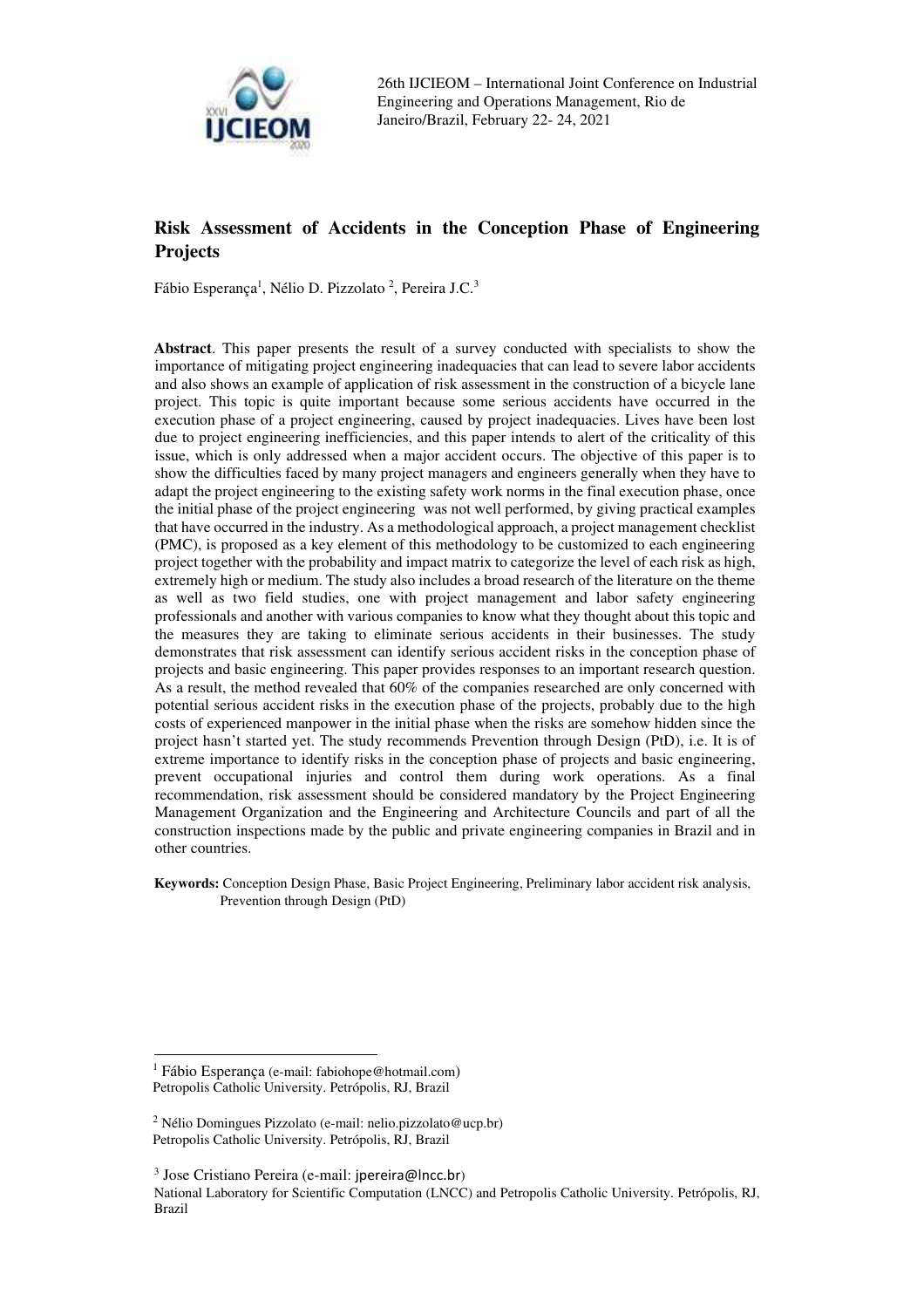

# **Risk Assessment of Accidents in the Conception Phase of Engineering Projects**

### **1 Introduction**

The Risk Assessment of Accidents in the Conception Phase of Engineering Projects is key to ensure success in any project. Ahmad et al. (2019) recommend that an accident risk analysis be done early in the projects to eliminate accidents during execution. Gambatese et al. (2008) cited that in the United States out of a sample of 224 fatal accidents, 42% had some sort of cause and effect relation with the initial development phase of their projects engineering. Banda et al. (2019) claims that, in order to make it as safe as possible, it was crucial to do the risk analysis in the initial phase of its autonomous vessel project specifically.According to Kletz and Amyotte (2010) the identification and understanding of risks comes before avoiding and reducing them. Vasconcelos and Barkokébas Junior (2015) also mention that the elimination of potential risks in the beginning of the project makes it more effective, cheaper, and more practical. According to Whittington et al. (1992) and Suraji et al. (2004), a significant proportion of injuries originate from decisions made during design. Furthermore, researchers have demonstrated that approximately 22% of all construction injuries and 42% of fatalities could have been prevented through adjustments made in design of a construction project (Behm, 2005; Atkinson and Westall, 2010). According to Kamardeen (2015) falls are a leading cause of workplace fatalities and serious injuries in Construction globally. They represent  $30 - 50\%$  of construction fatalities in developed nations. Prevention and control of falls are therefore an urgent necessity in construction. Embracing Prevention through Design (PtD) principles in design practices is recognized an effective way to eliminate fall hazards at source and can significantly reduce the number of fatalities in construction. According to Toole and Gambatese (2008) the proactive elimination of hazards must be done by designers during the conceptual and detailed design of a facility. The study demonstrates a practical method that was created to easily identify serious accident risks in the conception phase of projects and basic engineering, comprised by a checklist and a probability, and the impact matrix. Carter and Smith (2006) take into consideration of risks in terms of the probability of their occurrence and the severity of their consequences provides the general rationale behind safety risk assessments. Sanni-Anibire et al. (2020) uses a checklist to register the biggest risks in projects and calls attention to the importance of having a multidisciplinary team to do the accident risk analysis.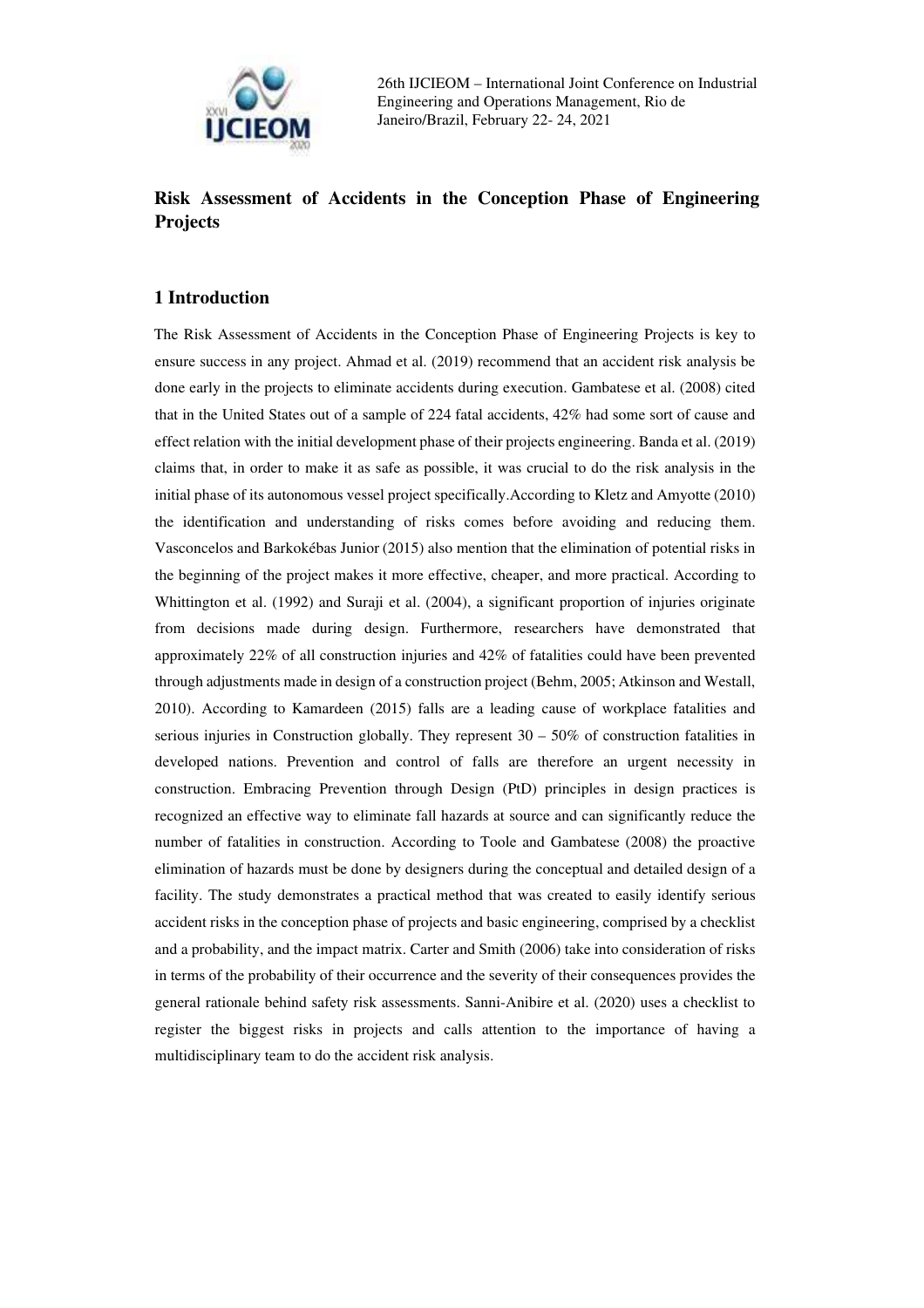

Kyeong Kim et al. (2020) employ a risk matrix to categorize risks in a process called HAZID, considering important to use it in the initial phase of a project to help to eliminate accidents. Khodeir and Nabawy (2019) utilize the checklist method to register risks in its case project. Pereira et al. (2015) approach the direct impact that accidents in the transformation industry has on productivity and highlights the importance of having an effective safety management system that enhances economic performance. They also presents a method of probabilistic analysis to identify system flaws that have direct impact on operational costs. None of the above-mentioned studies covered the Risk Assessment of Accidents in the Conception Phase of Engineering Projects. In order to fill this gap in the literature, this study includes a broad research of the literature on the theme as well as two field studies, one survey with 52 project management and labor safety engineering professionals and another one with various companies to know what they thought about this topic and the measures they are taking to eliminate serious accidents in their businesses. This paper presents the result of a survey conducted with specialists to show the importance of mitigating project engineering inadequacies that can lead to severe labor accidents. The survey shows that some serious accidents that occur in the execution phase of a Project Engineering are caused by project inadequacies. These accidents could be avoided if labor accident risks were regularly identified in the initial phases to guarantee that all of the technical labor safety norms and the best industry practices were enforced to eliminate the likelihood of serious accidents that can cause absence from work, disabilities and fatalities. López-Archillos et al. (2014) mention that there are many studies of Prevention through Design(PtD) which conclude that a large percentage of construction injuries could have been avoided or reduced if occupational safety had been considered in the design phase and during the project itself .According of Hinze and Wiegand (1992) several construction researchers argue that significant reductions in construction injury rates could be achieved by considering worker safety during the design of a project, not just during the construction phase. According to Walline (2014) in Australia, "Of the 210 identified workplace fatalities, 77 (37%) definitely or probably had design-related issues involved. Design contributes to at least 30% of work-related serious non fatal injuries". Lives might have been lost due to Project Engineering inadequacies as well as the lack of Prevention through Design (PtD) initiatives, and this paper intends to alert the authorities, the organizations that govern international project management certifications and the engineering companies of the criticality of this issue, which is only addressed when a major accident occur. Some others authors have briefly discussed this theme in their articles.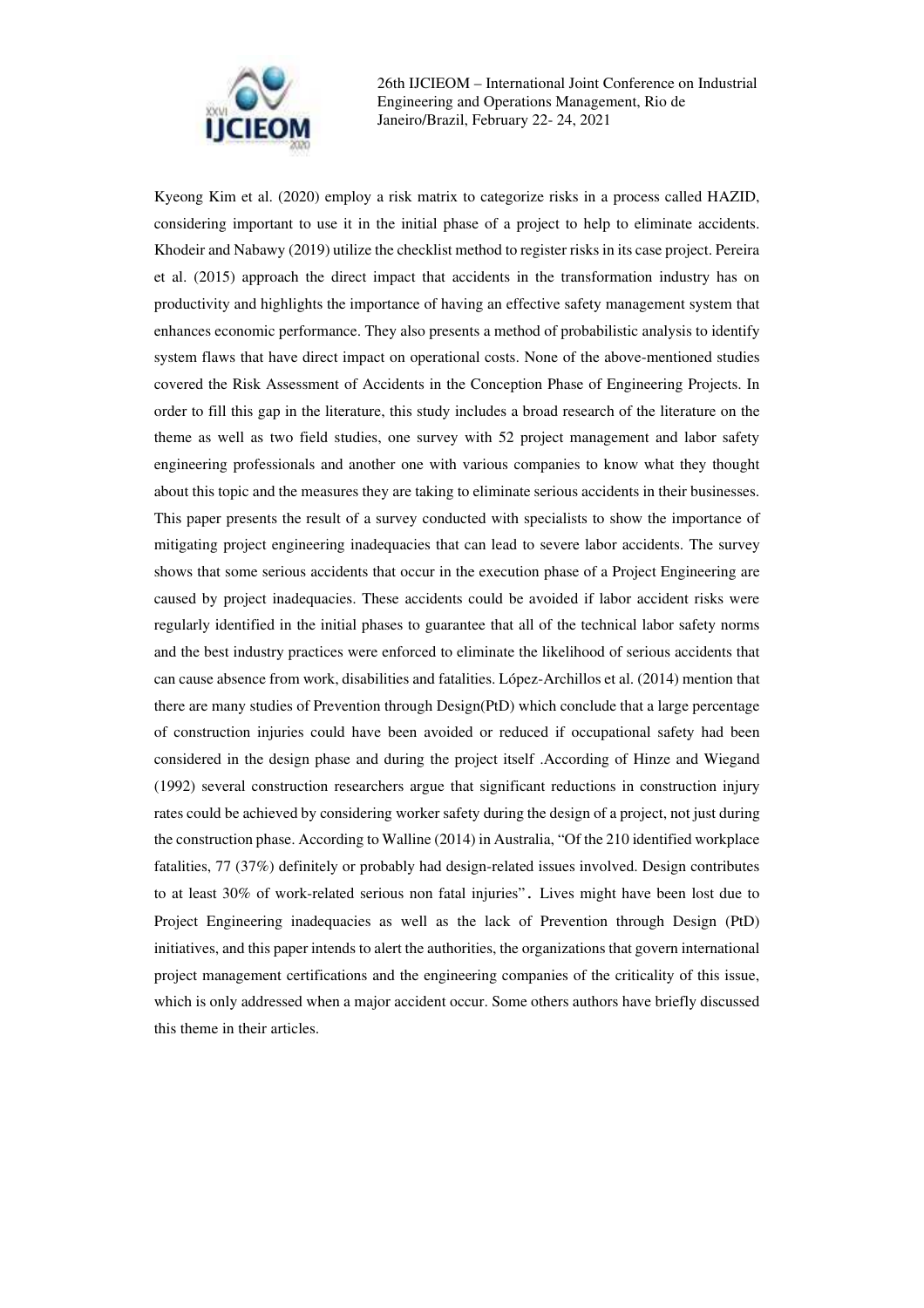



**Figure 1 –** Impact of variable Based on Project Time Source (PMBOK, 5th Edition, 2014)

According to the final field survey, Table 2, 60% of the surveyed companies said that they only control the risk of accidents at work during the project's execution phase, because it is very expensive to do risk control in the initial phases of the project and also because there is not a lot of data and documents to be analyzed.Figure 1 illustrates the idea that, the cost of changes and correcting errors, typically increases substantially as the Project approaches completion. Stakeholder influences, risk, and uncertainty, (as illustrate in Figure 1) are greatest at the start of the project. These factors decrease over the life of the project.

The study also presents an example of application of risk assessment in the construction of a bicycle lane project. The results from the literature review and from the field study provide responses to the three following research questions:

- 1- Are companies in general concerned with the identification of potential serious labor accident risks in the conception of projects and basic engineering?
- 2- What is the ideal methodology to identify potential serious labor accident risks in the conception of projects and basic engineering?
- 3- What is the importance of identifying potential serious labor accident risks in the conception of projects and basic engineering?

### **2. Objectives**

The general objective of this study is to present the result of survey and a field study about the importance of risk assessment of Accidents in the Conception Phase of Engineering Projects and demonstrate a practical example of application of risk assessment in a specific project. The study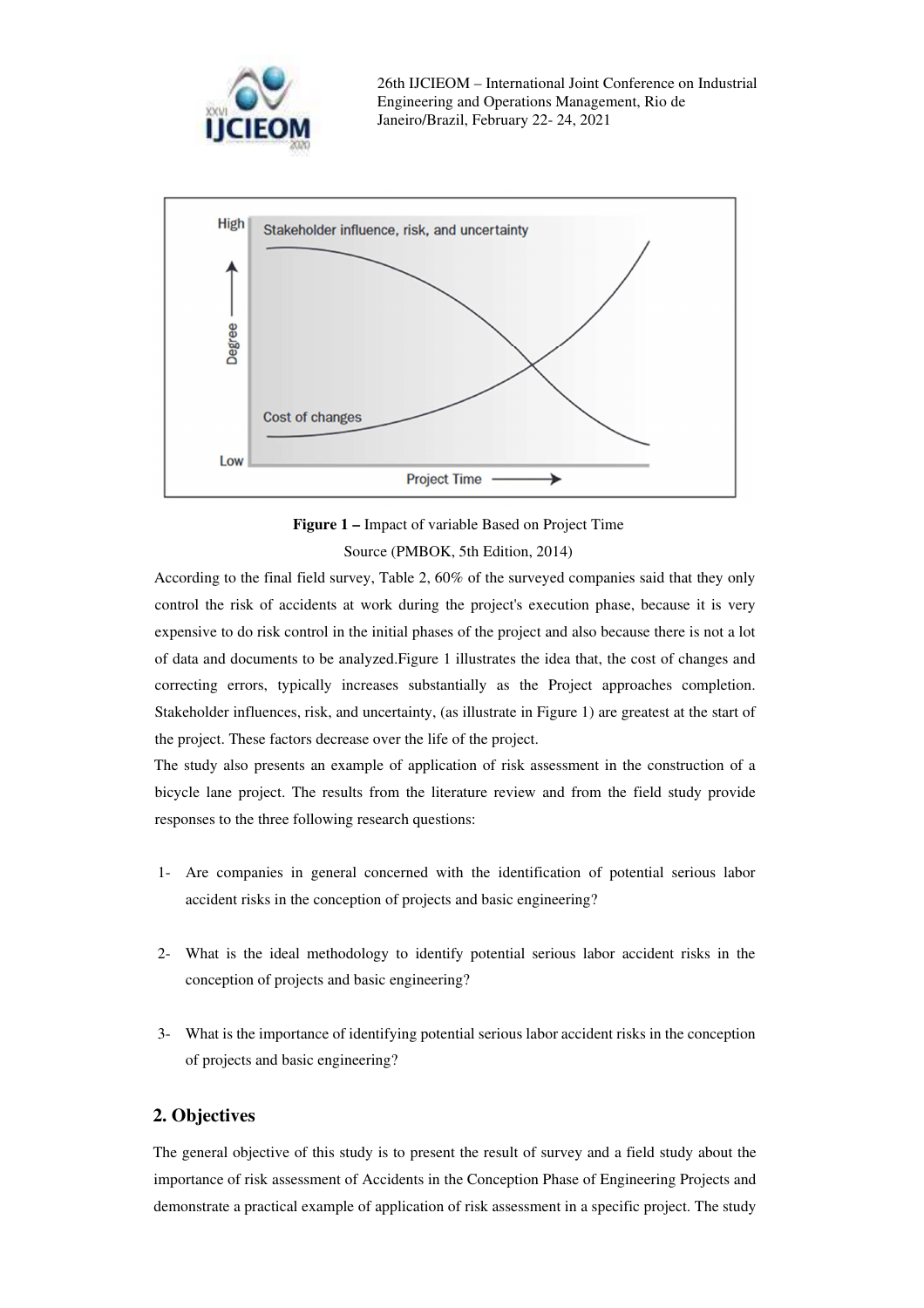

objective is also to show that risk assessment can reduce the levels of serious accidents in the industry and can be employed during the initial conception phases of projects and basic engineering with the involvement of the main stakeholders, addressing all the serious accident risks in the Projects Engineering as well as the answers to all of the identified and registered risks.

#### **3 Methods**

Besides the research in the literature, the study was conducted both quantitively and qualitatively and 2 surveys were carried out. The objective of the initial one was to obtain information from 52 specialists,100% received, in labor security and project management engineering and the objective of the final one was to demonstrate what some engineering and various business areas have actually been doing regarding the topic as well as their practical results. There were two different questionnaires for the studies, and they were elaborated using "google forms". In order to show the practical application of risk assessment in a practical case, a checklist, Table 1, was created as a key element of this study to be customized to each Project Engineering together with the probability and consequence matrix, Figure 2 , to categorize the level of each risk as high or extreme. A Project Management Checklist (PMC) and a Risk Matrix (RM) were applied to a bicycle lane project in the city of Rio de Janeiro in 2016 that caused two deaths when unexpected sea waves have destroyed it. Both the checklist (PMC), Table 1, and the risk matrix (RM), Figure 2, are used during a formal meeting with the project manager (PM), who is the leader, and the multidisciplinary team, which is part of the project team. It is important that the labor security engineer and the necessary technical specialist are always present. Sanni-Anibire et al. (2020) mention the need of the multidisciplinary team to do the Project Risk Analysis. The following steps are recommended for the risk identification meeting (RIM): The PM is nominated during the initiation phase (PMBOK, 5th edition, 2014); The PM assigns the team that will participate in the meeting (RIM). The RIM team elaborates the PMC (questions about the project that may reveal potential risks and serious labor accidents), Table 1; brainstorming techniques might be used (PMBOK, 5th edition, 2014, page 115). The RIM team uses the RM, Figure 2, to classify the most serious risks found in the project and inserts the results on the PMC, Table 1. The RIM team answers the questions on the PMC, Table 1, and analyses whether they were considered in the engineering project, highlighting the items that could present any serious accident risks. The RIM team elaborates an action plan with implementation deadlines of all the "no" answers on the PMC, Table 1. The RIM team rewrites the PMC, Table 1, in case all the answers were "yes". If all the answers on the PMC are "yes", the PMC should be rewritten because the questions probably are not reflecting all the potential serious accident risks of the engineering project.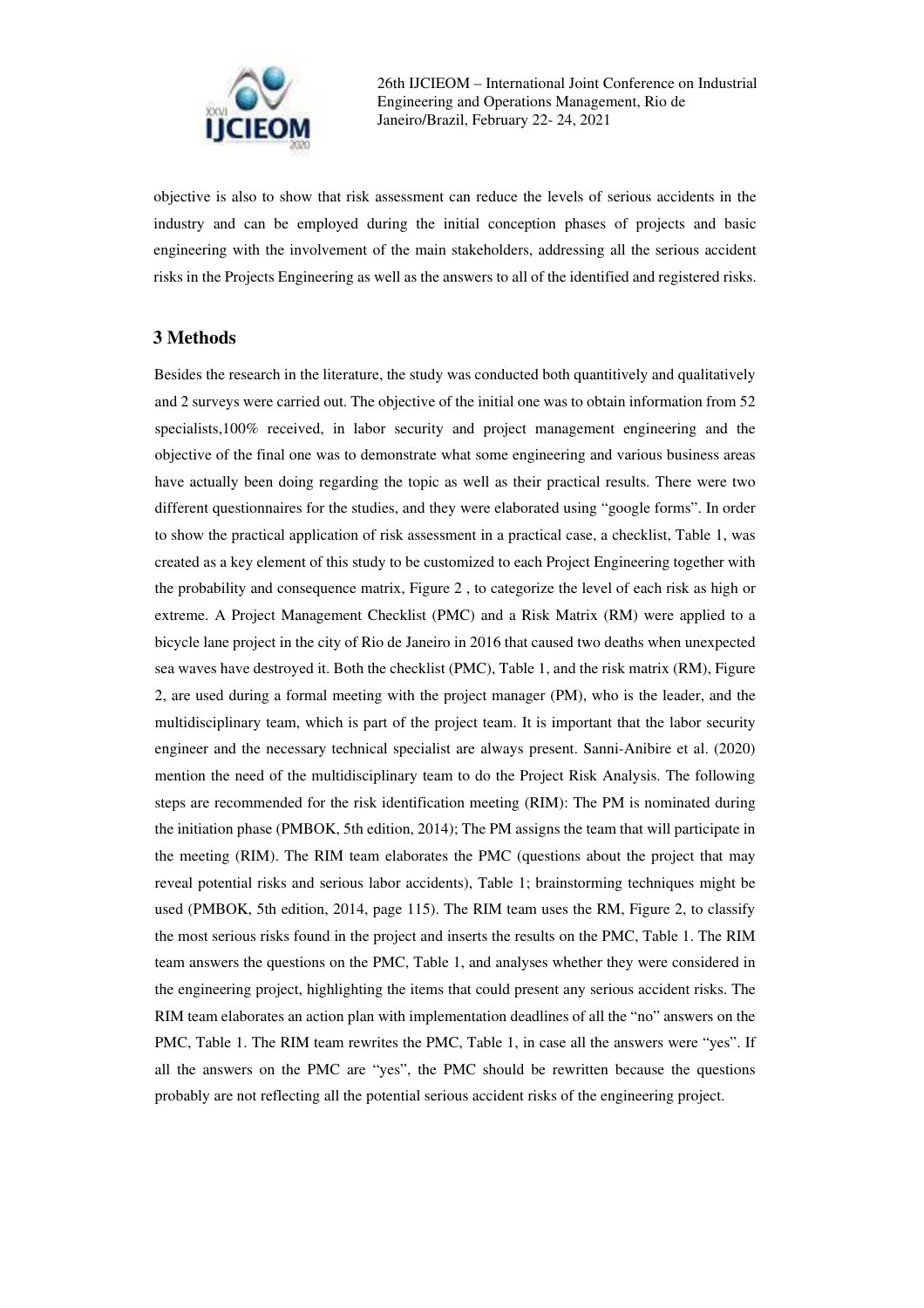

The risks appointed in the questions, Table 1, are classified firstly in the risk matrix, Figure 2, as to their degree of extreme or high severity and the result is marked yes or no in the column referring to Likelihood x Consequence, in the check list, Table 1, and then an action plan is established for each risk.

| <b>Table 1 – Check List</b> |  |  |  |
|-----------------------------|--|--|--|
|-----------------------------|--|--|--|

Source: Author

| <b>Ouestions</b>                                                                                                                                                   | <b>Yes</b> | N <sub>0</sub> | Likelihood x<br>Consequence<br>(extreme or High)<br>Yes or No | Action Plan<br>in case No $(x)$                                                                                                                 |
|--------------------------------------------------------------------------------------------------------------------------------------------------------------------|------------|----------------|---------------------------------------------------------------|-------------------------------------------------------------------------------------------------------------------------------------------------|
| Did the project anticipate the<br>reinforcement of the structure to<br>withstand the surf of the sea in<br>Leblon Beach?                                           |            | X              | <b>Yes</b>                                                    | Redesign the project to<br>include the reinforcement in<br>the structure. The project<br>will only be approved if this<br>item is accomplished. |
| Did the Project anticipate a<br>communication route for bikers and<br>pedestrians to block the path of the<br>bicycle lane during storm surges in<br>Leblon Beach? |            | X              | <b>Yes</b>                                                    | Involve the municipal<br>government to guarantee<br>that the communication<br>route is effective.                                               |

|                             |                        | Consequences ->      |                      |                      |                      |                      |
|-----------------------------|------------------------|----------------------|----------------------|----------------------|----------------------|----------------------|
|                             |                        | Α                    | B                    | с                    | Ď                    | Ė                    |
| $L$ ikellhood $\rightarrow$ | $\mathbf v$            | <b>Medium</b><br>5   | High<br>10           | High<br>15           | <b>Extreme</b><br>20 | Extreme<br>25        |
|                             | IV                     | Medium<br>4          | <b>Medium</b><br>8   | High<br>12           | High<br>16           | <b>Extreme</b><br>20 |
|                             | m                      | Low<br>3             | <b>Medium</b><br>6   | <b>Medium</b><br>o   | High<br>$-12$        | <b>Extreme</b><br>15 |
|                             | H                      | Low                  | Low<br>л             | <b>Medium</b><br>6   | <b>High</b>          | <b>Extreme</b><br>10 |
|                             | ı                      | Negligible           | Low<br>2             | <b>Medium</b><br>3   | High<br>٨            | <b>Extreme</b><br>5  |
|                             | Consequence<br>scale 1 | <b>Description 1</b> | <b>Description 2</b> | <b>Description 3</b> | <b>Description 4</b> | <b>Description 5</b> |

**Figure 2 –** Risk Matrix Source: (Peace, 2017)

Only the risks selected in the risk matrix, Figure 2, with a degree of, extreme or high severity, should have an Action Plan in the conception design phase and answered "yes" in the checklist of Table 1 (otherwise the cost to analyze all the risks would be too high in the beginning of the Conception Design Phase).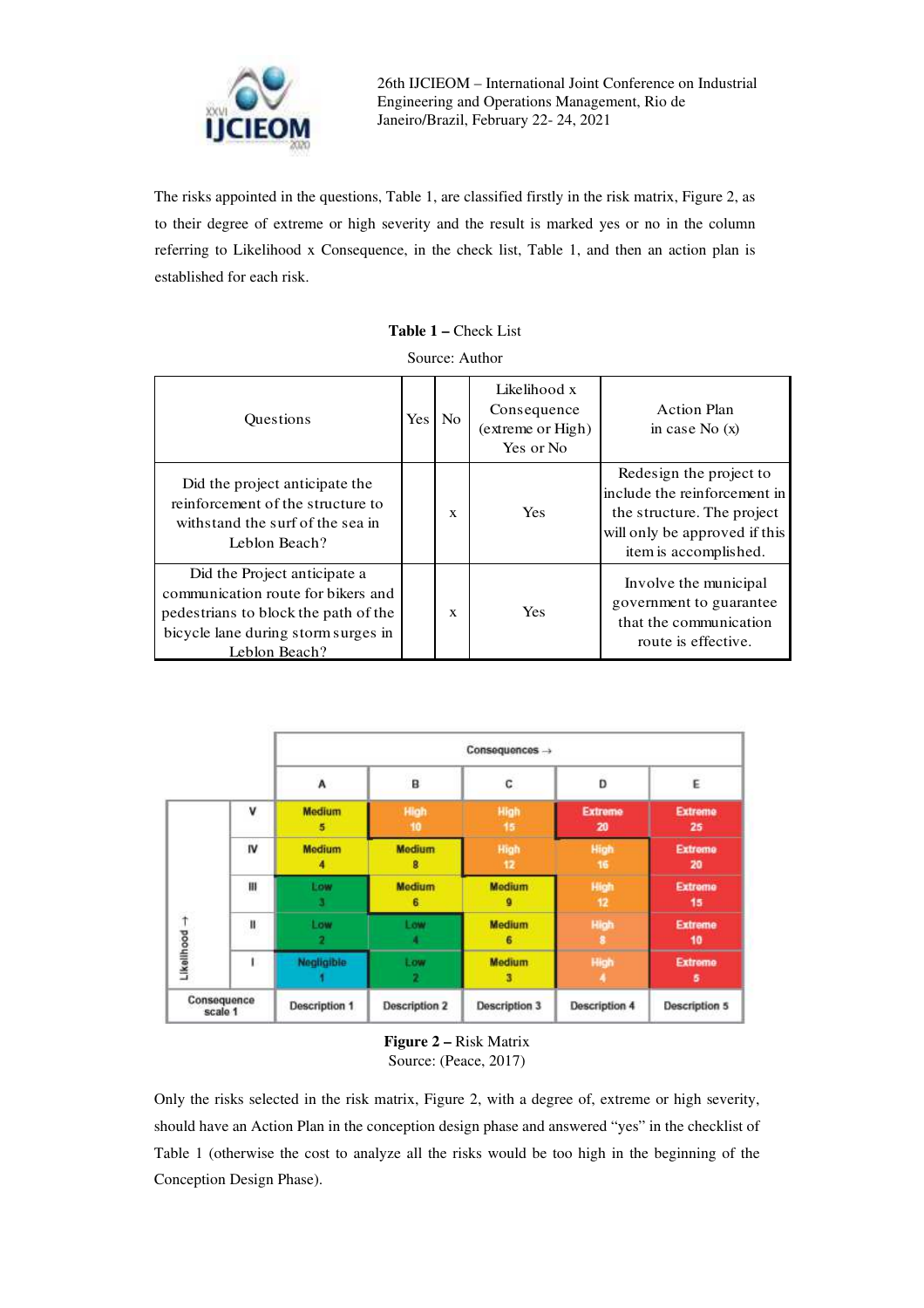

# **4 Results**

 Table 2 presents 10 cases briefly experienced by the authors, regarding four preventive actions against the risks.

| #              | Company     | <b>Business Units</b>                                                          | <b>Results of the Survey</b>                                                                                                                                                                                                                                                                                                                                                                                                                                                                                                                                                                                                                   |  |  |  |
|----------------|-------------|--------------------------------------------------------------------------------|------------------------------------------------------------------------------------------------------------------------------------------------------------------------------------------------------------------------------------------------------------------------------------------------------------------------------------------------------------------------------------------------------------------------------------------------------------------------------------------------------------------------------------------------------------------------------------------------------------------------------------------------|--|--|--|
| 1              | A           | Pneumatics                                                                     | All of the big projects developed by the Engineering area have protocol<br>defined by the group where all the investments are approved after the analysis and<br>the technical report of the security area that does the risk analysis and defines<br>measures to eliminate risks. The company's risk analysis tool was used.<br>We use TCIR - Total Case Incident Rate to measure the results. There was a<br>60% reduction rate in the last 3 years. However, we cannot attribute this result to<br>the analysis of new projects alone. We can't claim that the progress is<br>exclusively due to the risk analysis process of new projects. |  |  |  |
| $\overline{2}$ | B           | Oil Exploration and<br>Production                                              | We use HAZID - Hazard Identification, HAZOP - Hazard & Operability<br>Studies, FRED - Fire, Release, Explosion and Dispersion (Shell's consequence<br>modelling tool), Safety Case, Bow Tie; Zero Fatalities achieved (Brazil), Zero<br>process safety incidents (Tier1 and Tier 2) for over 400 days                                                                                                                                                                                                                                                                                                                                          |  |  |  |
| 3              | $\mathbf C$ | Engineering and Civil<br><b>Works Construction</b>                             | We use the Preliminary Risk Analysis and no relevant result achieved at the<br>moment.                                                                                                                                                                                                                                                                                                                                                                                                                                                                                                                                                         |  |  |  |
| 4              | D           | Distribution of Oil<br>Sugar Cane products                                     | and We use Task Safety Analysis; Zero LTI in the last 5 years and reduction in TRCF,<br>currently in 3 and a 0,26 rate ;4-3 to 5 years to achieve those results.                                                                                                                                                                                                                                                                                                                                                                                                                                                                               |  |  |  |
| 5              | E           | Engineering and<br>Construction<br>Assembly                                    | with identification and risk analysis only in the execution of projects.                                                                                                                                                                                                                                                                                                                                                                                                                                                                                                                                                                       |  |  |  |
| 6              | F           | Mining                                                                         | with identification and risk analysis only in the execution of projects.                                                                                                                                                                                                                                                                                                                                                                                                                                                                                                                                                                       |  |  |  |
| 7              | G           | <b>Brazilian Navy</b>                                                          | with identification and risk analysis only in the execution of projects.                                                                                                                                                                                                                                                                                                                                                                                                                                                                                                                                                                       |  |  |  |
| 8              | H           | Engineering and<br>Construction<br>Assembly                                    | with identification and risk analysis only in the execution of projects.                                                                                                                                                                                                                                                                                                                                                                                                                                                                                                                                                                       |  |  |  |
| 9              | $\mathbf I$ | <b>Consultative Engineering</b>                                                | with identification and risk analysis only in the execution of projects.                                                                                                                                                                                                                                                                                                                                                                                                                                                                                                                                                                       |  |  |  |
| 10             | J           | Engineering Projects e<br>Renewable Energy Source<br><b>Equipment Assembly</b> | with identification and risk analysis only in the execution of projects.                                                                                                                                                                                                                                                                                                                                                                                                                                                                                                                                                                       |  |  |  |

#### **Table 2 –** Survey Result Source: Author

Note: LTI – Lost Time Injury; TRCF - Total Recordable Case Frequency;

The survey was answered by labor safety and Project Management Professionals and it highlighted the importance of a practical method to identify potential serious accidents in the initial phase of the projects and basic engineering, pointing out the use of the checklist, the risk matrix and the probability and impact matrix as ideal. The result is presented in Figure 3, around 96% of the answers show the importance of having a risk matrix to identify potential risks in conception project and basic engineering.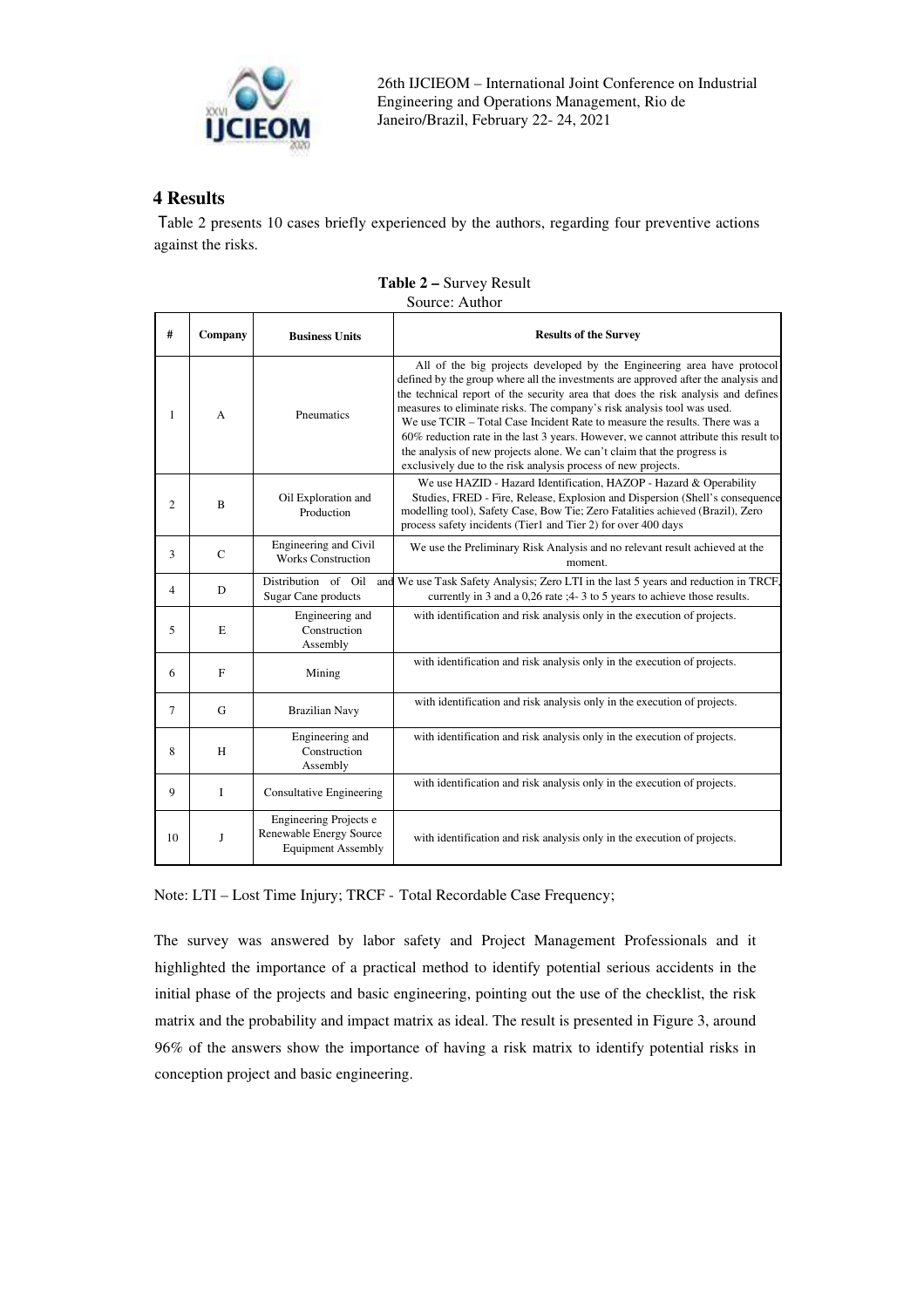

In this practical method, what is the importance of having a risk matrix to help to identify the potential most severe labor accident risks in basic engineering?



**Figure 3 –** Field Survey Result

The result presented in Figure 4 and, around 96% of the answers show the importance of identifying the potential labor accident risks in conception project and basic engineering.

What is the importance of identifying the potential labor accident risks in basic engineering when there are only incipient ideas, the scope and the conception of the project yet to be executed?



**Figure 4 –** Field Survey Result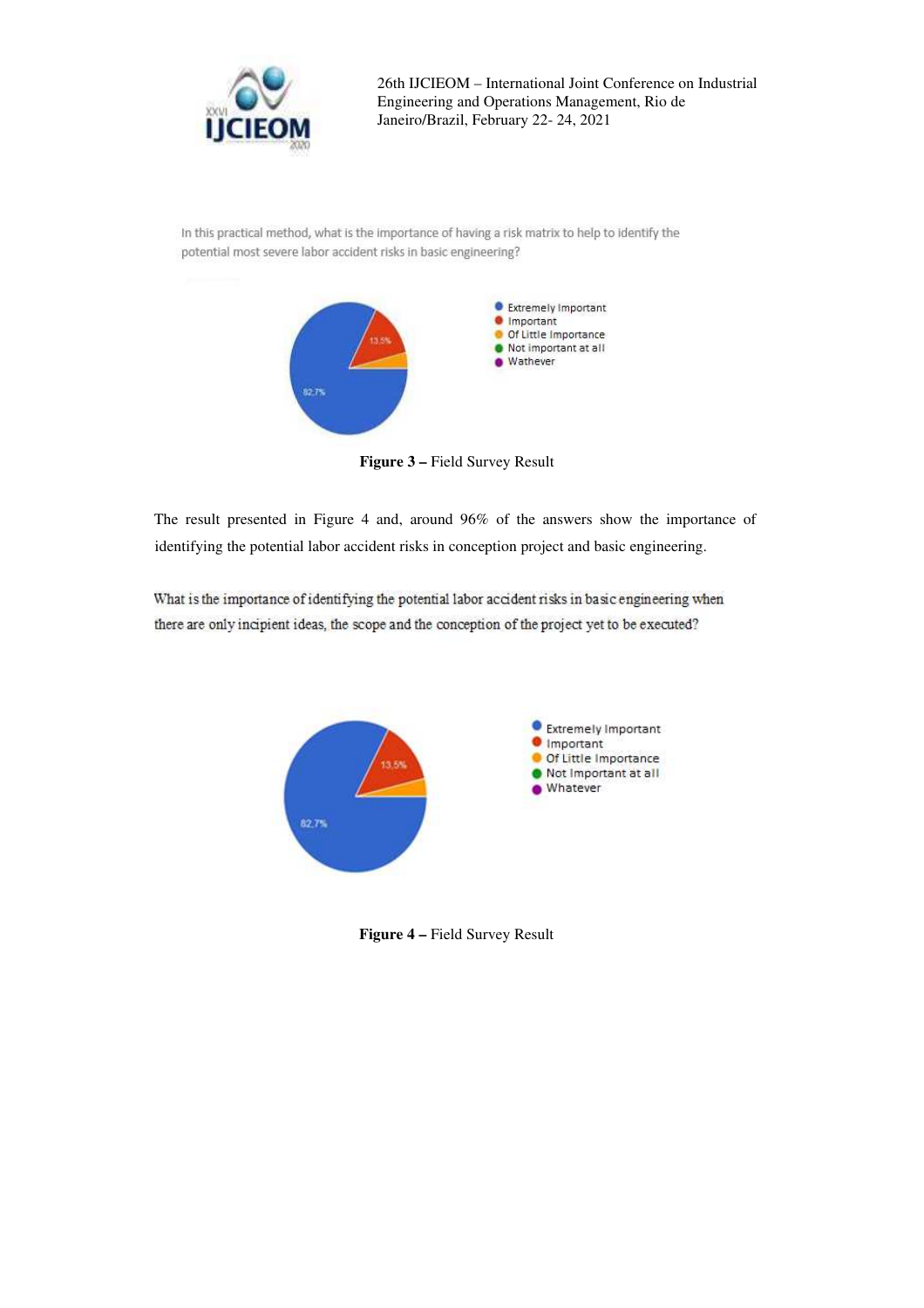

## **5 Conclusion**

As proposed in the introduction, this study provides responses to three questions proposed initially. The survey with specialists and companies proved to be useful and revealed important information. In response to the first question, the field survey showed that 60% of the companies, Table 2, are concerned with potential serious accident risks only in the execution phase of the projects, probably due to the high costs of experienced manpower in the initial phase when the risks are somehow hidden since the project has not started yet. Figure 1 answers this question, if the risks are mitigated from the beginning of the project, the total project cost will be much lower. In response to the second question of this paper, that is "what is the ideal methodology to identify potential serious labor accident risks, the final survey with the companies showed that 40% of the company have used a preliminary risk assessment to identify serious labor accident risks. The study created a practical method to ensure the principles of Prevention through Design (PtD) and showed the importance of the topic by analyzing the current literature and broadening its knowledge base. In response to the third question, "what is the importance of identifying potential serious labor accident risks in the conception of projects and basic engineering", the answers to the survey on Figure 3, revealed that more than 96 % of people answered "extremely important and important". of identifying potential serious labor accident risks in the conception of projects. The two deaths caused by the project of the bicycle lanes in Rio de Janeiro could have been avoided if the method proposed in this study had been used since all the serious accident risks would have been identified and eliminated. As a final recommendation, the use of this practical methodology should be considered mandatory by the Project Engineering Management Organization and the Engineering and Architecture Councils and part of all the construction inspections made by the public and private engineering companies in Brazil and in other countries.